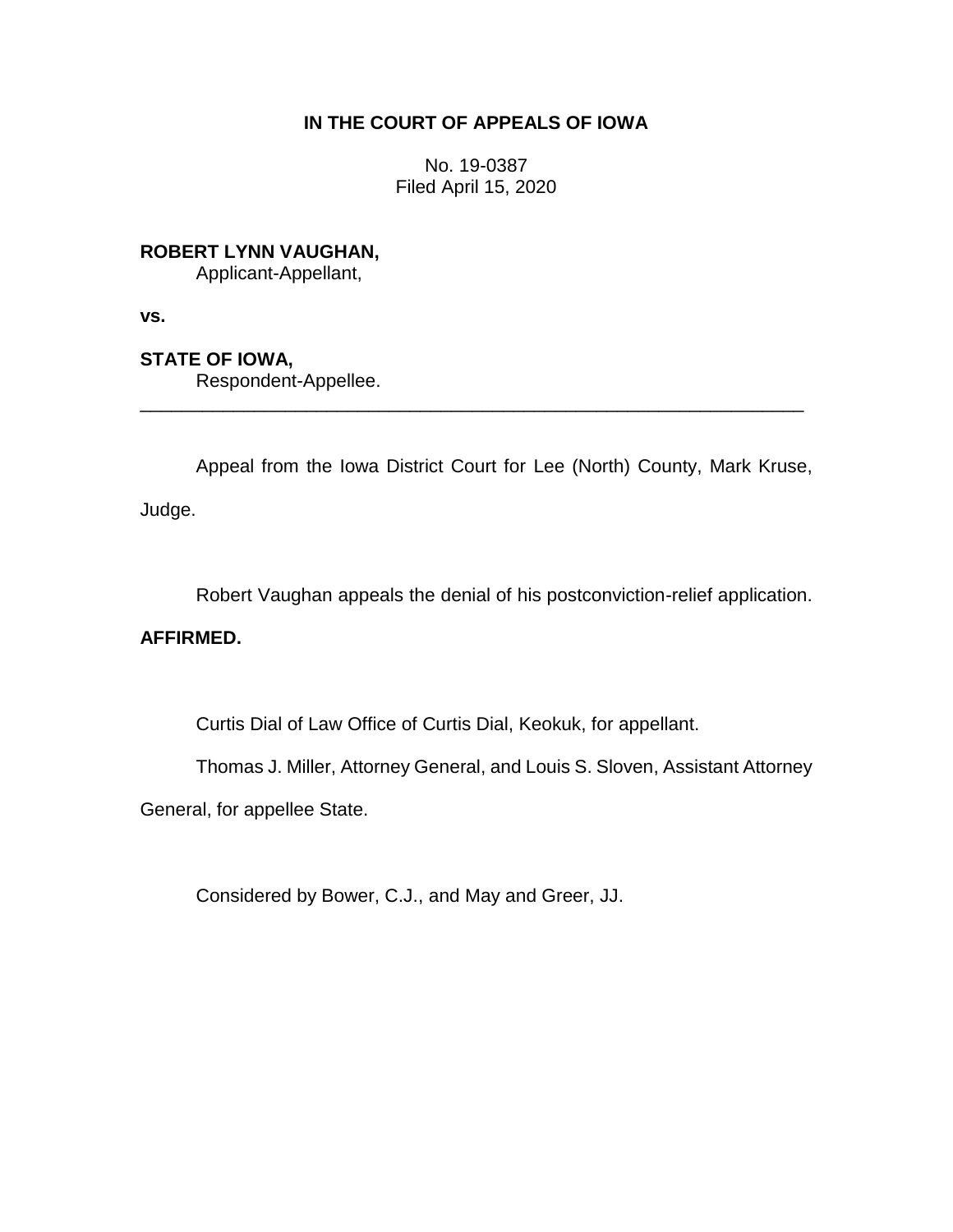**MAY, Judge.**

Following a fire at his mother's home, Robert Vaughan was convicted of first-degree arson. He filed a postconviction-relief (PCR) application alleging his trial counsel was ineffective for multiple reasons. He also raised a claim of newlydiscovered evidence. The PCR court denied the application. Vaughan appeals.

We begin with Vaughan's ineffective-assistance claims. He contends his trial counsel was ineffective for the following reasons: (1) failure to investigate and call witnesses to testify; (2) failure to discuss Vaughan's right to testify and, indeed, prohibiting him from testifying; and (3) failure to inform Vaughan of the possible sentences and plea bargains.

Although our review is de novo, we give weight to the PCR court's findings concerning credibility. *Ledezma v. State*, 626 N.W.2d 134, 141 (Iowa 2001). "The applicant must show that (1) the attorney failed to perform an essential duty, and (2) prejudice resulted to the extent that it denied the defendant a fair trial." *Caldwell v. State*, 494 N.W.2d 213, 214 (Iowa 1992). "A party urging ineffective assistance of counsel has the burden of proof, and there is a presumption that counsel was competent." *Id.* To establish prejudice, "the applicant must demonstrate 'that there is a reasonable probability that, but for counsel's unprofessional errors, the result of the proceeding would have been different.'" *Ledezma*, 626 N.W.2d at 142 (quoting *Strickland v. Washington*, 466 U.S. 668, 694 (1984)). "Both elements must be proven by a preponderance of the evidence." *Id.* If one element is not proven, we need not address the other. *See id.* "Mere mistakes in judgment or erroneous trial strategies do not necessarily amount to ineffective assistance of counsel." *Caldwell*, 494 N.W.2d at 214.

2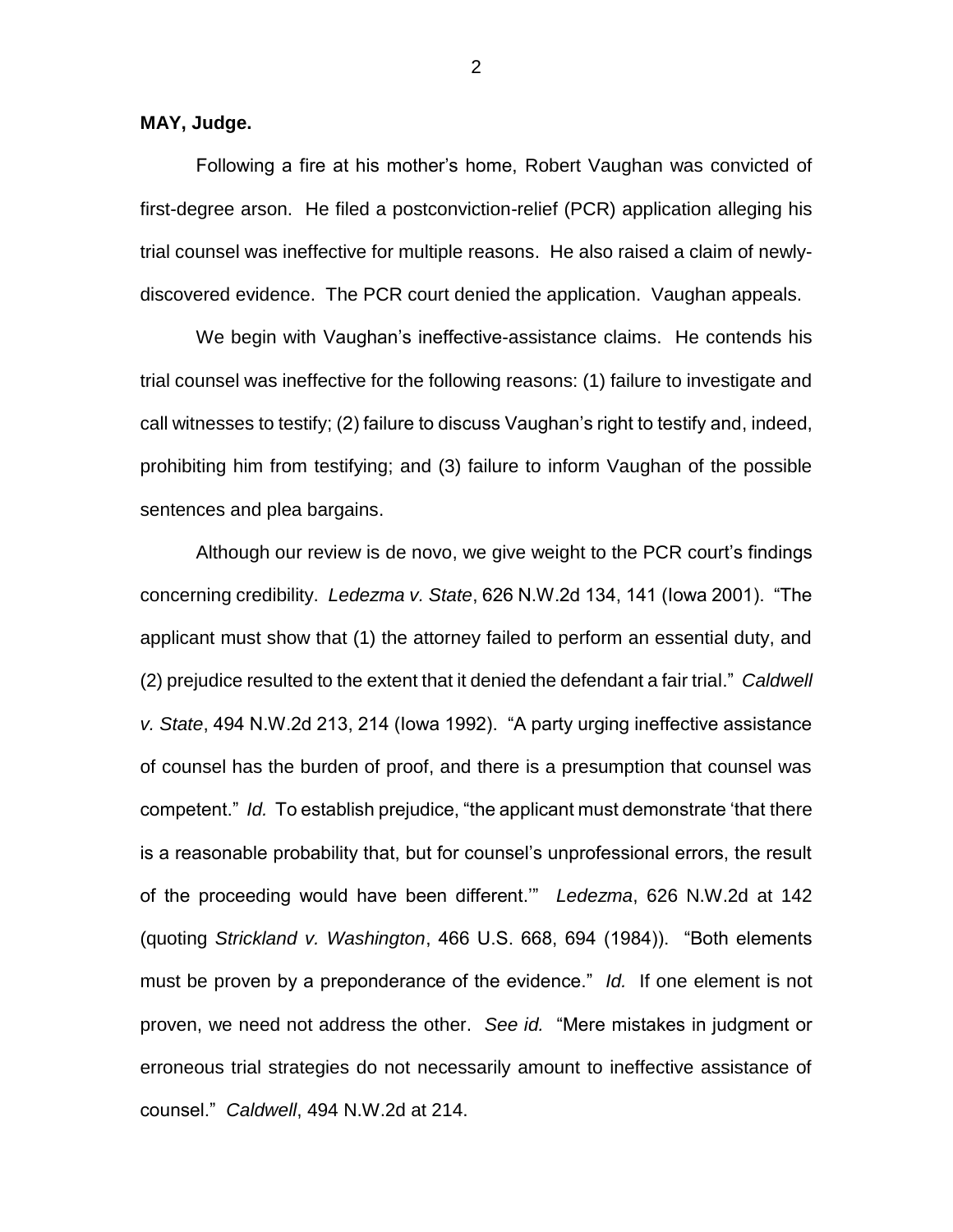First, Vaughan claims "the most significant issue" is that trial counsel was ineffective by "fail[ing] to investigate the starting of the fire and fail[ing] to call witnesses proposed by Vaughan." As one particular, he claims trial counsel should have called a fire-investigation expert to challenge the State's theory that the fire was incendiary, meaning intentionally set.

As the PCR court made clear, though, counsel's strategy was to concede the fire was intentionally set but argue Vaughan "did not set it or participate in it being set." Like the PCR court, we decline to "second-guess" this strategy given the current record. We note particularly that Vaughan presented no expert testimony at the PCR hearing. So he cannot show he was prejudiced by the lack of expert testimony at trial. *See Cox v. State*, 554 N.W.2d 712, 715 (Iowa Ct. App. 1996) ("At the postconviction hearing, Cox presented no independent evidence to establish a contrary expert opinion would exist. Absent such proof, he cannot prove prejudice.").

Vaughan also claims trial counsel did not investigate James Jennings, although Vaughan allegedly told trial counsel that Jennings was responsible for setting the fire. However, in his second deposition, trial counsel testified Vaughan never informed him that Jennings was responsible. Moreover, Jennings was, in fact, deposed. Like the PCR court, we see no merit in Vaughan's claim about Jennings.

Vaughan also contends he provided his trial counsel with a list of possible witnesses but trial counsel did not call any. He insists these witnesses could have provided information about his physical condition and limited mobility. But the PCR court found additional witnesses would be "redundant" because "[t]he record would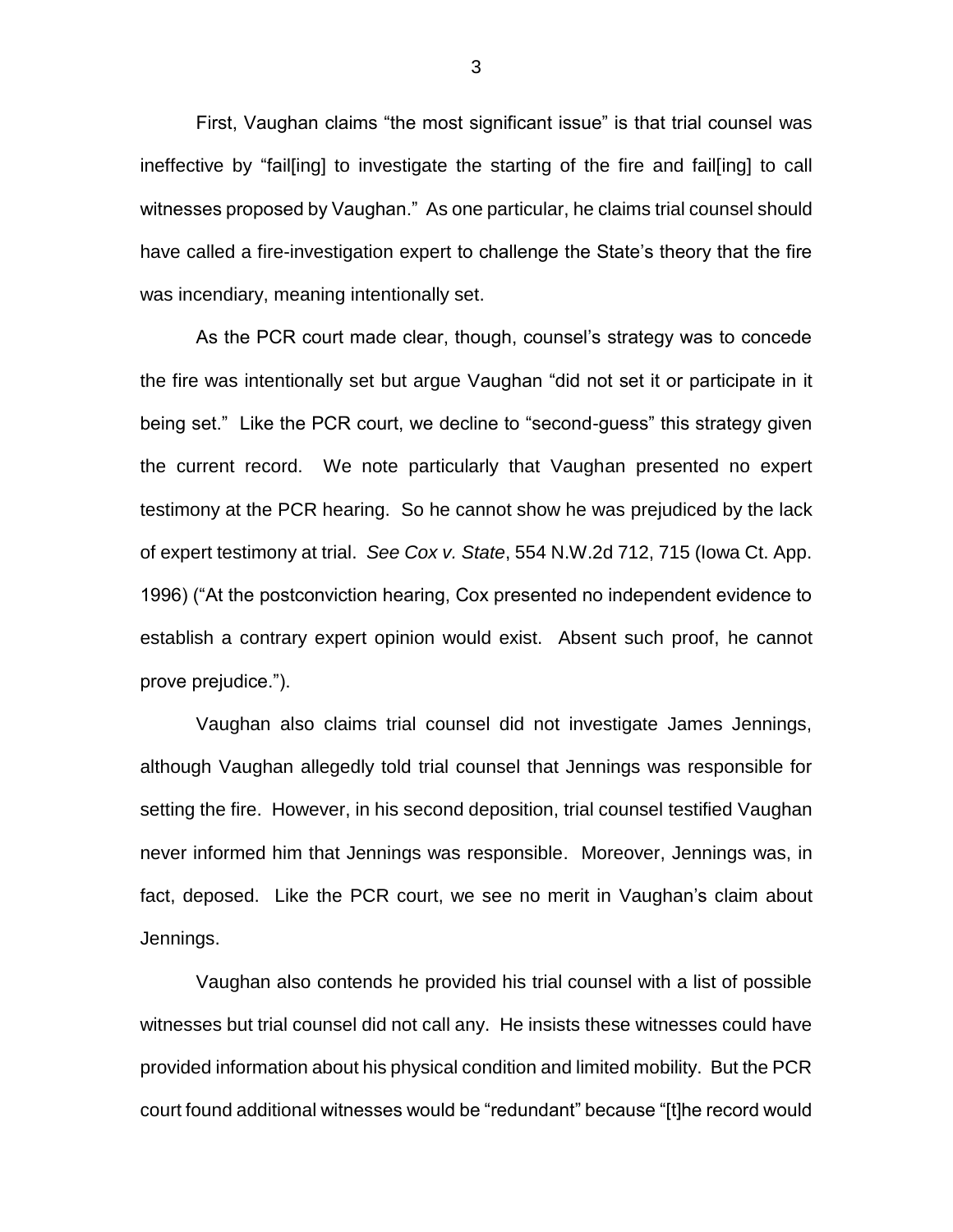strongly suggest that the defense 'centered around' this condition and was not subtle, but clearly evident." Indeed, Vaughan sat in a wheelchair throughout trial. Also, once more, Vaughan provided no proof of what these potential witnesses would say or that their testimony would change the outcome. *See Castine v. State*, No. 03-0437, 2004 WL 1251975, at \*3 (Iowa Ct. App. June 9, 2004) (finding no prejudice "because there is no reasonable probability that the supposed testimony of either one of these witnesses would have changed the outcome of the trial"). We find Vaughan has failed to meet his burden of proof on this claim.

Next, Vaughan contends trial counsel failed to properly advise him of his right to testify. And he claims trial counsel prohibited him from testifying even though his testimony would have been beneficial. But trial counsel, in two depositions, testified he informed Vaughan of the right to testify but warned Vaughan of the consequences, including impeachment. *See Ledezma*, 626 N.W.2d at 146–47 ("Counsel has a duty to advise the defendant about the consequences of testifying so that an informed decision can be made."). The PCR court found trial counsel gave Vaughan advice on these matters and "it was up to Mr. Vaughan to accept it or reject it." The PCR court also declined to "secondguess" counsel's "strategy" of warning Vaughan about the risks of testifying, including Vaughan's "impeachable conviction on a federal mail fraud case." We agree with the PCR court. Vaughan has again failed to overcome the presumption that trial counsel was competent or to show that prejudice occurred. *See Caldwell*, 494 N.W.2d at 214.

We move on to Vaughan's final ineffective-assistance claim. He asserts trial counsel failed to inform him of potential plea agreements or sentences. Trial

4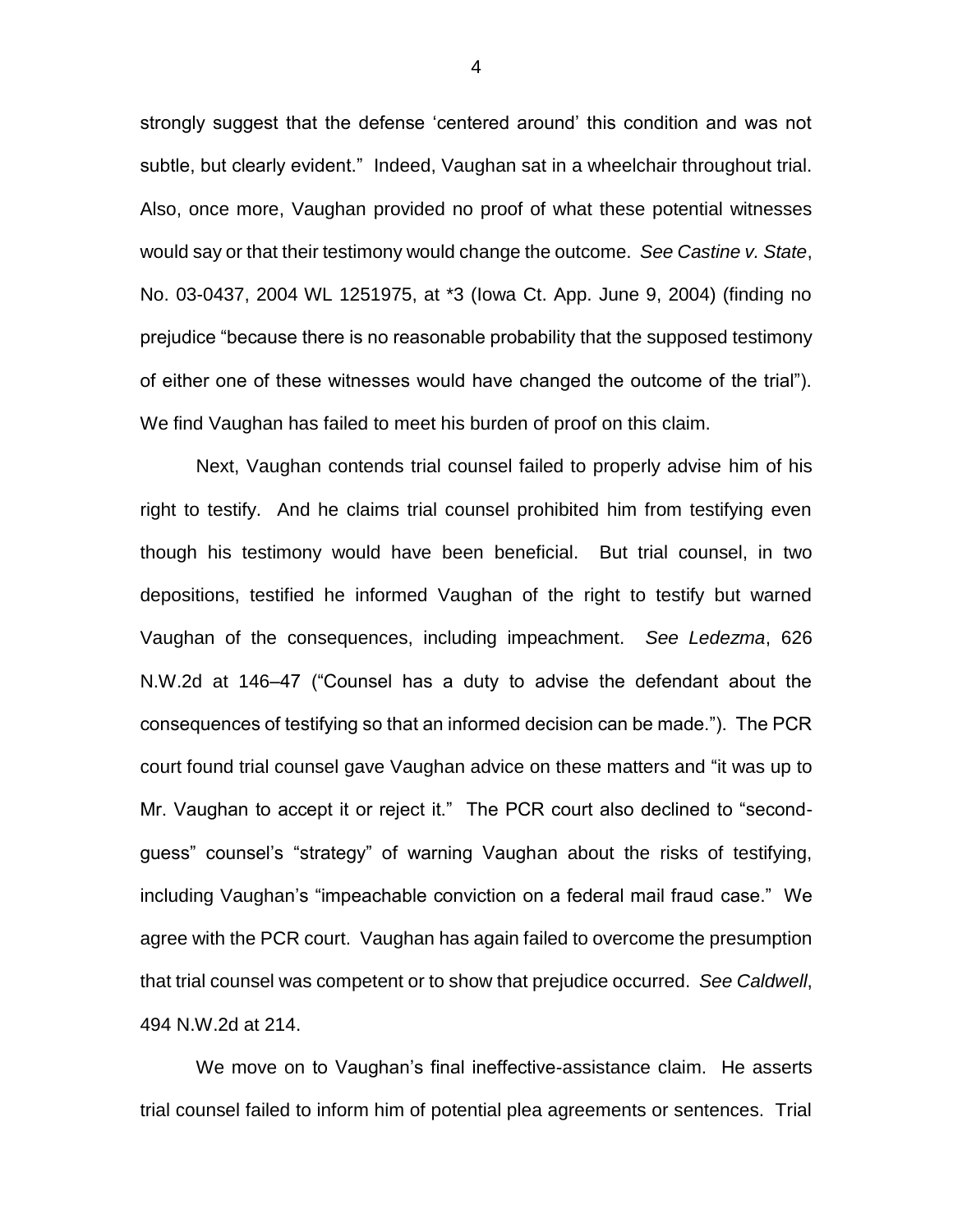counsel stated he hand-delivered Vaughan a letter detailing such information. The

letter was admitted as an exhibit. It provides various information on Vaughan's

case, including:

1. A jury trial is always a big gamble, and the jury might convict you of [a]rson [f]irst [d]egree, a class B felony under Iowa law providing for a mandatory twenty-five year sentence. While you would be immediately eligible for parole, that would be no guarantee as to when the Iowa Board of Parole would grant that. . . .

. . . .

3. I do want to advise you that it is my considered opinion that we could receive a lesser charge than [a]rson [f]irst [d]egree from the [p]rosecuting [a]ttorney which would not result in your incarceration but you have proclaimed your innocence with regard to the fire, and not authorized me to do so. You have also rejected my suggested attempts to see if an *Alford* plea would be acceptable to the [p]rosecutor, so I have not done so.

4. I have told you on several occasions that if I were in your shoes, I would seek some plea agreement short of trial rather than take a chance with a jury on a verdict of guilty to [a]rson in the [f]irst [d]egree, and you have chosen to reject that advice.

Vaughan contends he has never seen this letter. The PCR court found this not

credible. *See Ledezma*, 626 N.W.2d at 141 ("[W]e give weight to the lower court's

findings concerning witness credibility."). We agree, and we find Vaughan has

failed to meet his burden of proof on this claim.

Finally, Vaughan briefly argues newly-discovered evidence requires the grant of a new trial. Vaughan's newly-discovered evidence was presented at the end of his deposition. Vaughan stated that, while he and Jennings were together in prison, Jennings confessed to Vaughan that he had started the fire.

"District court rulings on PCR applications based on newly-discovered evidence are reviewed for abuse of discretion." *Anderson v. State*, No. 14-1038, 2016 WL 3556296, at \*1 (Iowa Ct. App. June 29, 2016).